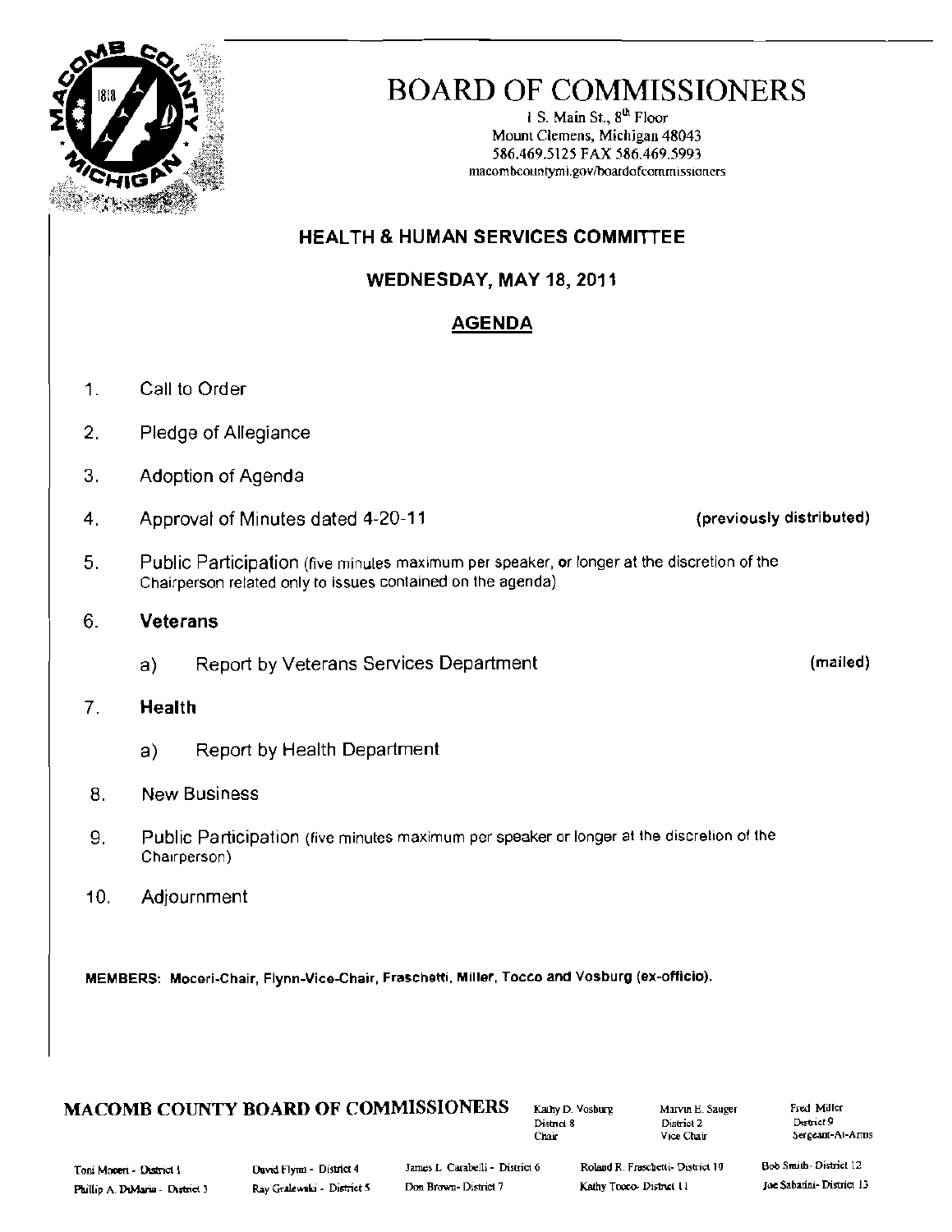| RESOLUTION NO.<br>DATE:________________________                                                                                                                                                           | <b>FULL</b>                                                                                                                                                                                                                                    | <b>BOARD</b> | <b>MEETING</b> |
|-----------------------------------------------------------------------------------------------------------------------------------------------------------------------------------------------------------|------------------------------------------------------------------------------------------------------------------------------------------------------------------------------------------------------------------------------------------------|--------------|----------------|
|                                                                                                                                                                                                           | <b>AGENDA</b>                                                                                                                                                                                                                                  |              |                |
| <b>ITEM:___________________________</b>                                                                                                                                                                   |                                                                                                                                                                                                                                                |              |                |
|                                                                                                                                                                                                           | <b>MACOMB COUNTY, MICHIGAN</b>                                                                                                                                                                                                                 |              |                |
| RESOLUTION TO Receive and file Monthly Status Report for April 2011,                                                                                                                                      |                                                                                                                                                                                                                                                |              |                |
| as submitted by Kermit Harris, Director of Veterans Services <b>Example 2018</b><br><u> 1989 - Andrea Andrea Andrea Andrea Andrea Andrea Andrea Andrea Andrea Andrea Andrea Andrea Andrea Andrea Andr</u> |                                                                                                                                                                                                                                                |              |                |
|                                                                                                                                                                                                           | <u> 1989 - Andrea Santa Galile, ann an t-Ann an t-Ann an t-Ann an t-Ann an t-Ann an t-Ann an t-Ann an t-Ann an t-</u><br><u> La construcción de la construcción de la construcción de la construcción de la construcción de la construcció</u> |              |                |
|                                                                                                                                                                                                           |                                                                                                                                                                                                                                                |              |                |
|                                                                                                                                                                                                           |                                                                                                                                                                                                                                                |              |                |
|                                                                                                                                                                                                           |                                                                                                                                                                                                                                                |              |                |
|                                                                                                                                                                                                           | Health and Human Services Committee _____ _______________                                                                                                                                                                                      |              |                |
|                                                                                                                                                                                                           |                                                                                                                                                                                                                                                |              |                |
|                                                                                                                                                                                                           |                                                                                                                                                                                                                                                |              |                |
|                                                                                                                                                                                                           |                                                                                                                                                                                                                                                |              |                |
|                                                                                                                                                                                                           |                                                                                                                                                                                                                                                |              |                |
|                                                                                                                                                                                                           |                                                                                                                                                                                                                                                |              |                |
|                                                                                                                                                                                                           |                                                                                                                                                                                                                                                |              |                |
|                                                                                                                                                                                                           |                                                                                                                                                                                                                                                |              |                |
|                                                                                                                                                                                                           |                                                                                                                                                                                                                                                |              |                |

COMMITTEE / MEETING DATE

**Health and Human Services** 

May 18, 2011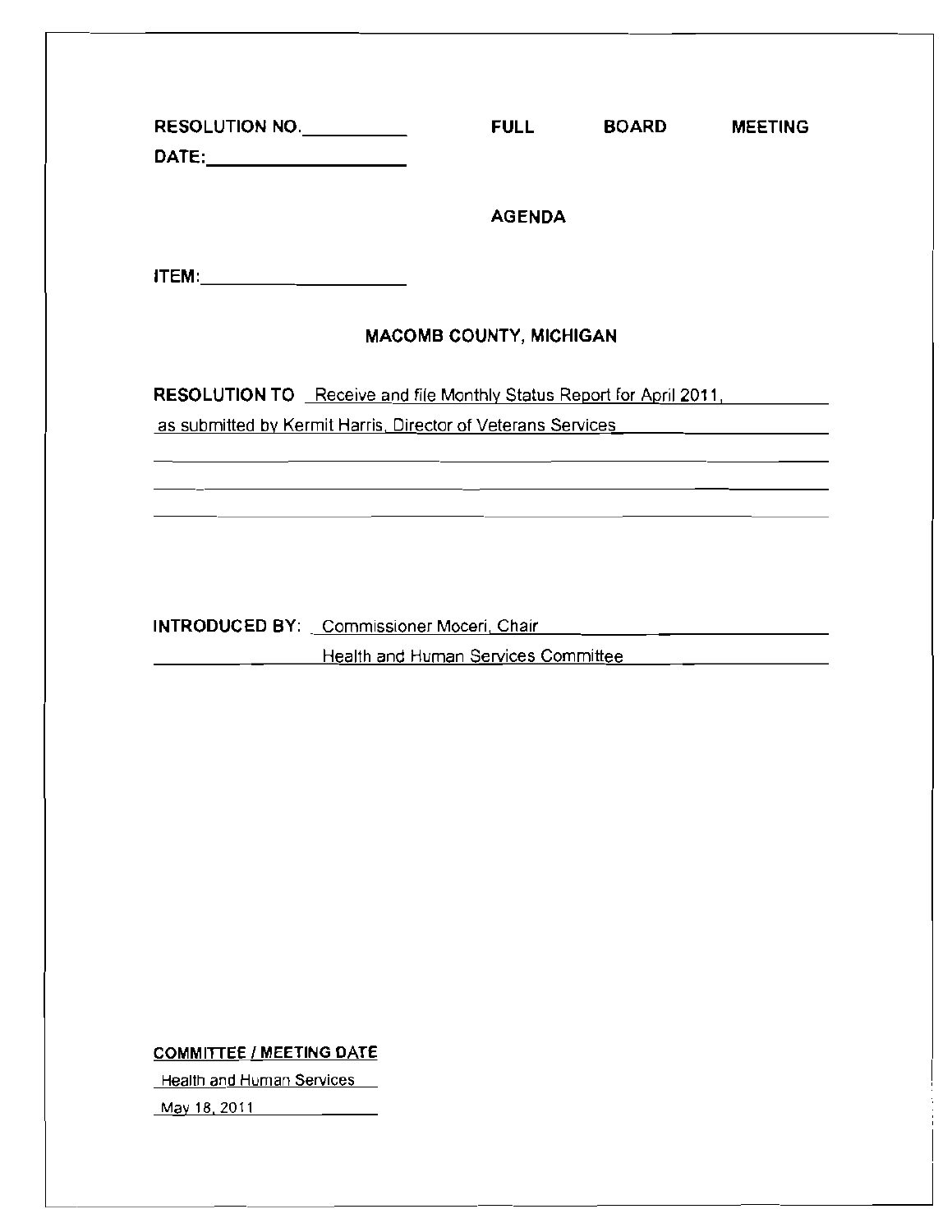### HEALTH AND HUMAN SERVICES COMMITTEE Status Report for April 2011

#### **Veterans Services Commission Members: Mike G. Kinney, Chairman Pat M. Daniels, Vice Chairman Therese Wrobel, Secretary Natalie V. McPherson, Member at Large Fred Warner, Member at Large**

After review by the Veterans Services Commission **20** county burial applications and 3 marker reimbursement applicalions were approved for April.

| <b>STATUS REPORT - APRIL 2011</b> |                                        |                                              |         |         | 2011<br>(APR) | YTD<br>(2011) | 2010<br>(APR) |
|-----------------------------------|----------------------------------------|----------------------------------------------|---------|---------|---------------|---------------|---------------|
| 1.                                | <b>Personal Contacts with Velerans</b> |                                              |         |         |               | 2299          | 521           |
|                                   | wwii                                   | Korea                                        | Vietnam | Persian |               |               |               |
|                                   | 118                                    | 68                                           | 265     | 33      |               |               |               |
|                                   | <u>Iraq</u>                            | Peacetime                                    | Visitor |         |               |               |               |
|                                   | 32                                     | 29                                           | 2       |         |               |               |               |
| 2.                                |                                        | Claims (New/On-Going): Compensation, Pension | 304     | 1302    | 208           |               |               |
|                                   | DIC, Widows Death Pension              |                                              |         |         |               |               |               |
| 3.                                | Federal Burial Allowance               |                                              |         |         | 5             | 50            |               |
| 4.                                | <b>County Burial Allowance</b>         |                                              |         |         |               | 130           | 28            |
| 5.                                | County Burial - Excess Net Worth       | 15                                           | 51      | 8       |               |               |               |
| 6.                                | Government Markers                     |                                              |         |         |               | 12            |               |
| 7.                                | Flag Display Cases                     |                                              |         |         |               | 164           | 30            |
| 8.                                | Financial Assistance (MVTF)            |                                              |         |         |               | 60            | 20            |
| 9.                                | Veterans Relief Fund (VRF)             |                                              |         |         |               | 72            | 1             |

#### **AMOUNT OF DOLLARS BROUGHT IN MACOMB COUNTY FROM VA FOR THE MONTH OF APRIL 2011**

| Total Amount of One Time | Total Amount of   |
|--------------------------|-------------------|
| Payment of Retro         | Recurring Monthly |
| \$432,356                | \$41,895          |

Kermit E. Harris, Lt Col USAF (ret) Director, Veterans Services

KEH/tib